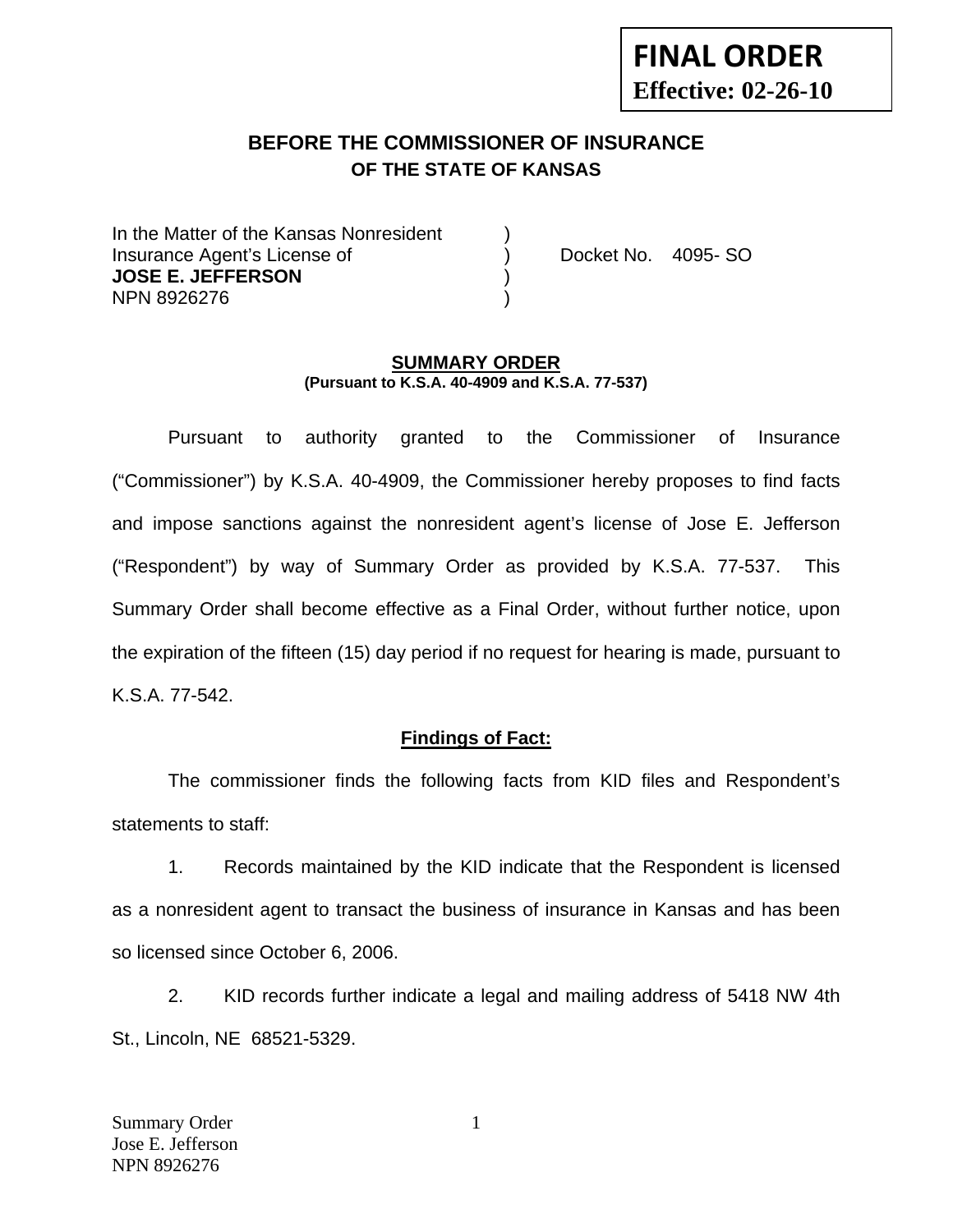3. On or about November 13, 2009 a review of the NAIC State Producer Licensing Report revealed that Respondent's Nebraska resident producer's license was revoked, effective October 23, 2009. The revocation was for "Criminal Record/History; Criminal Proceedings."

4. Respondent has failed to report the discipline on his license to KID.

5. On December 3, 2009 a letter was mailed to Respondent at the above

listed mailing address, outlining the above facts. The letter was not returned and Respondent has not responded to the facts contained in the letter.

## **Applicable Law**

6. K.S.A. 40-4909(a) provides, in relevant part:

"The commissioner may deny, suspend, revoke or refuse renewal of any license issued under this act if the commissioner finds that the applicant or license holder has:

- (2) Violated:
	- (A) Any provision of chapter 40 of the Kansas Statutes Annotated, and amendments thereto, or any rule and regulation promulgated hereunder
- (8) Used any fraudulent, coercive, or dishonest practice, or demonstrated any incompetence, untrustworthiness, or financial irresponsibility in the conduct of business in this state or elsewhere. . .."

7. The Commissioner may revoke any license issued under the Insurance

Agents Licensing Act if the Commissioner finds that the interests of the insurer or the

insurable interests of the public are not properly served under such license. K.S.A. 40-

4909(b).

8. A producer must inform the Commissioner of Insurance within 30 days of

any discipline against a producer's license. K.A.R. 40-7-9(a).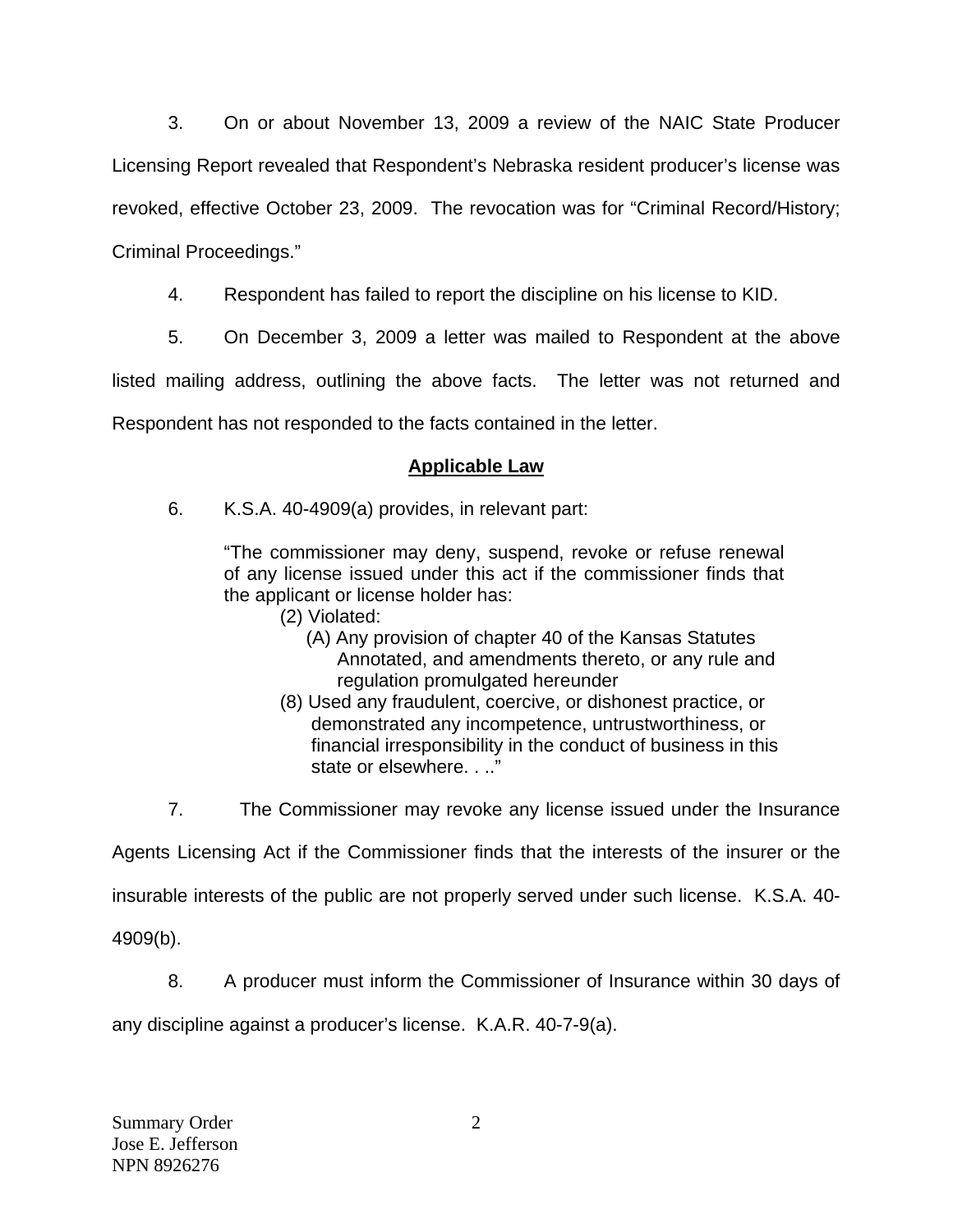#### **Conclusions of Law**

 9. The Commissioner has jurisdiction over Respondent as well as the subject matter of this proceeding, and such proceeding is held in the public interest.

The Commissioner finds, based on the facts contained in paragraphs 3 and 4, that Respondent has demonstrated incompetence, untrustworthiness, or financial irresponsibility in the conduct of business.

 10. Based on the Respondent's discipline and failure to report the discipline, the Commissioner concludes that sufficient grounds exist for the revocation of Respondent's insurance agent's license pursuant to K.S.A. 40-4909(b) because such license is not properly serving the interests of the insurer and the insurable interests of the public.

 11. Based on the facts and circumstances set forth herein, it appears that the use of summary proceedings in this matter is appropriate, in accordance with the provisions set forth in K.S.A. 77-537(a), in that the use of summary proceedings does not violate any provision of the law and the protection of the public interest does not require the KID to give notice and opportunity to participate to persons other than Respondent.

**IT IS THEREFORE ORDERED BY THE COMMISSIONER OF INSURANCE THAT** the Kansas nonresident insurance agent's license of Jose E. Jefferson is hereby **REVOKED. It is further ordered,** that Jose E. Jefferson shall **CEASE and DESIST** from the sale, solicitation, or negotiation of insurance and/or receiving compensation

3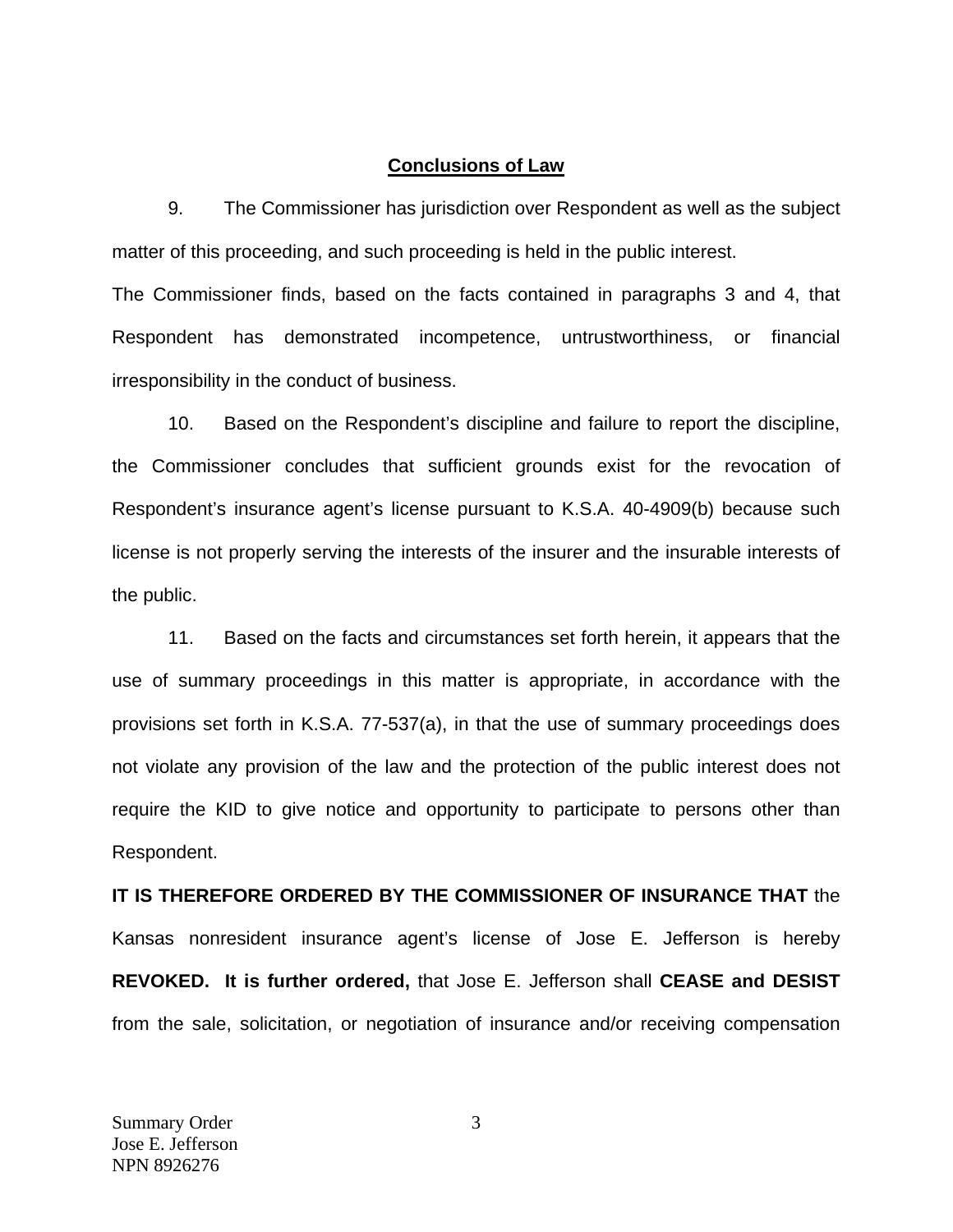deriving from the sale, solicitation, or negotiation of insurance conducted after the effective date of this order.

### **NOTICE OF RIGHTS**

(Pursuant to K.S.A. 77-542)

Jose E. Jefferson is entitled to a hearing pursuant to K.S.A. 77-537 and K.S.A. 77-542, the Kansas Administrative Procedure Act. If Respondent desires a hearing, he must file a written request for a hearing with:

 John W. Campbell, General Counsel Kansas Insurance Department 420 S.W. 9<sup>th</sup> Street Topeka, Kansas 66612

This request must be filed within fifteen (15) days from the date of service of this Order. If Respondent requests a hearing, the Kansas Insurance Department will notify him of the time and place of the hearing and information on procedures, right of representation, and other rights of parties relating to the conduct of the hearing, before commencement of the same.

If a hearing is not requested in the time and manner stated above, this Summary Order shall become effective as a Final Order upon the expiration of time for requesting a hearing, pursuant to K.S.A. 77-613. In the event Respondent files a Petition for Judicial Review, pursuant to K.S.A. §77-613(e), the agency officer to be served on behalf of the Kansas Insurance Department is:

 John W. Campbell, General Counsel Kansas Insurance Department 420 S.W. 9<sup>th</sup> Street Topeka, Kansas 66612